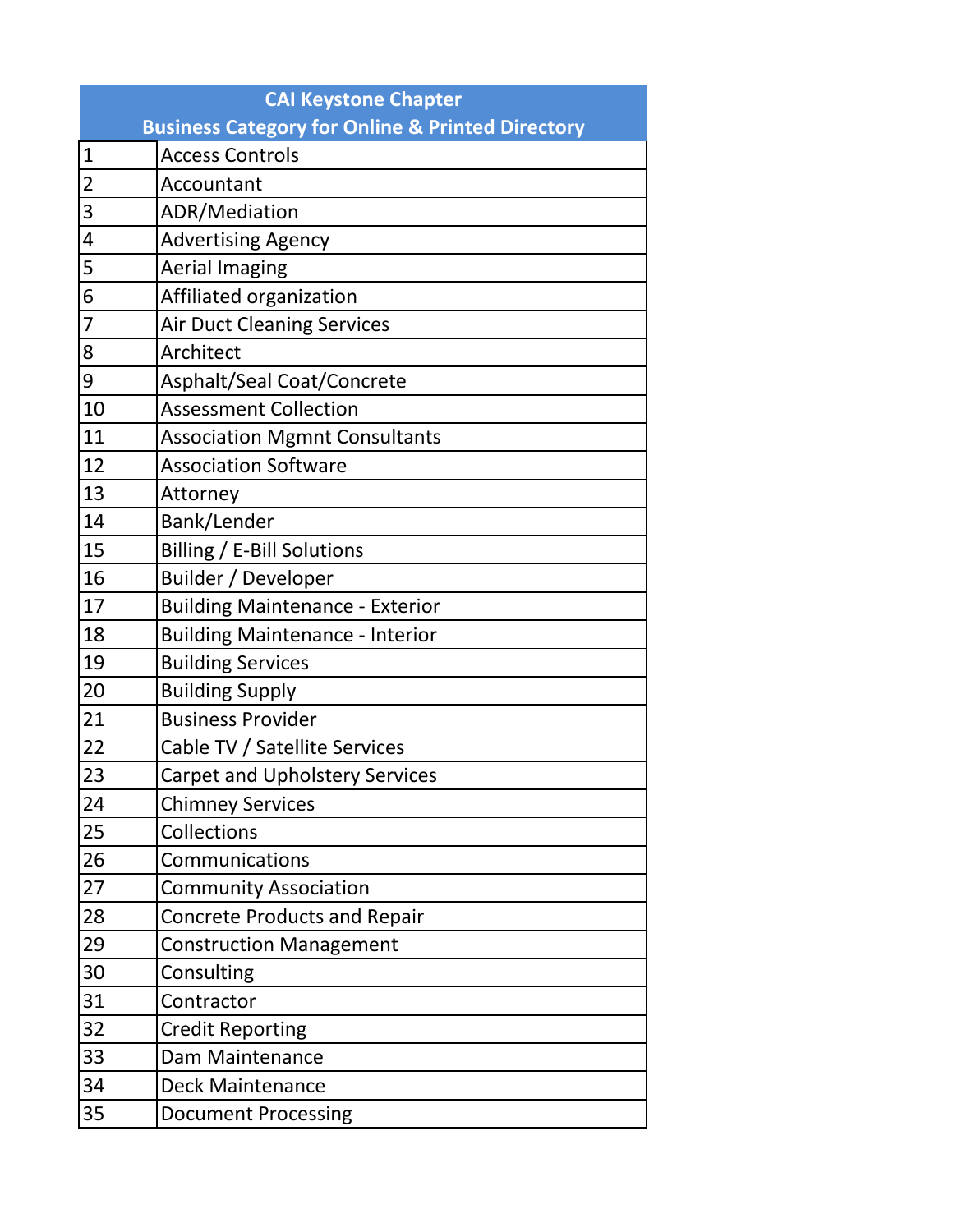| 36 | <b>Dryer Vent Cleaning</b>                  |
|----|---------------------------------------------|
| 37 | <b>Electrical Services</b>                  |
| 38 | <b>Elevator Maintenance</b>                 |
| 39 | <b>Emergency Services</b>                   |
| 40 | <b>Energy Services</b>                      |
| 41 | Engineer                                    |
| 42 | <b>Environmental Services</b>               |
| 43 | Excavation                                  |
| 44 | <b>Façade Restoration</b>                   |
| 45 | Fencing / Gates                             |
| 46 | <b>Financial Services</b>                   |
| 47 | <b>Fitness &amp; Wellness Centers</b>       |
| 48 | <b>Fire Protection &amp; Alarm Services</b> |
| 49 | Flooring                                    |
| 50 | <b>Government Agency</b>                    |
| 51 | <b>Gutter Cleaning</b>                      |
| 52 | <b>Health &amp; Wellness</b>                |
| 53 | Hotel / Meeting Facility                    |
| 54 | <b>HVAC</b>                                 |
| 55 | Inspections                                 |
| 56 | Insurance                                   |
| 57 | <b>Insurance Appraisals</b>                 |
| 58 | <b>Interior Design</b>                      |
| 59 | Irrigation                                  |
| 60 | Janitorial Services                         |
| 61 | Lake & Pond Maintenance                     |
| 62 | Landscape Maintenance & Design              |
| 63 | Landscape Supplier                          |
| 64 | Laundry                                     |
| 65 | <b>Leak Detection &amp; Prevention</b>      |
| 66 | <b>Lighting Services</b>                    |
| 67 | <b>Management Company</b>                   |
| 68 | Manager                                     |
| 69 | <b>Mold Abatement &amp; Remediation</b>     |
| 70 | <b>Painting Contractor</b>                  |
| 71 | <b>Patio Furniture</b>                      |
| 72 | Payment Books & Coupons                     |